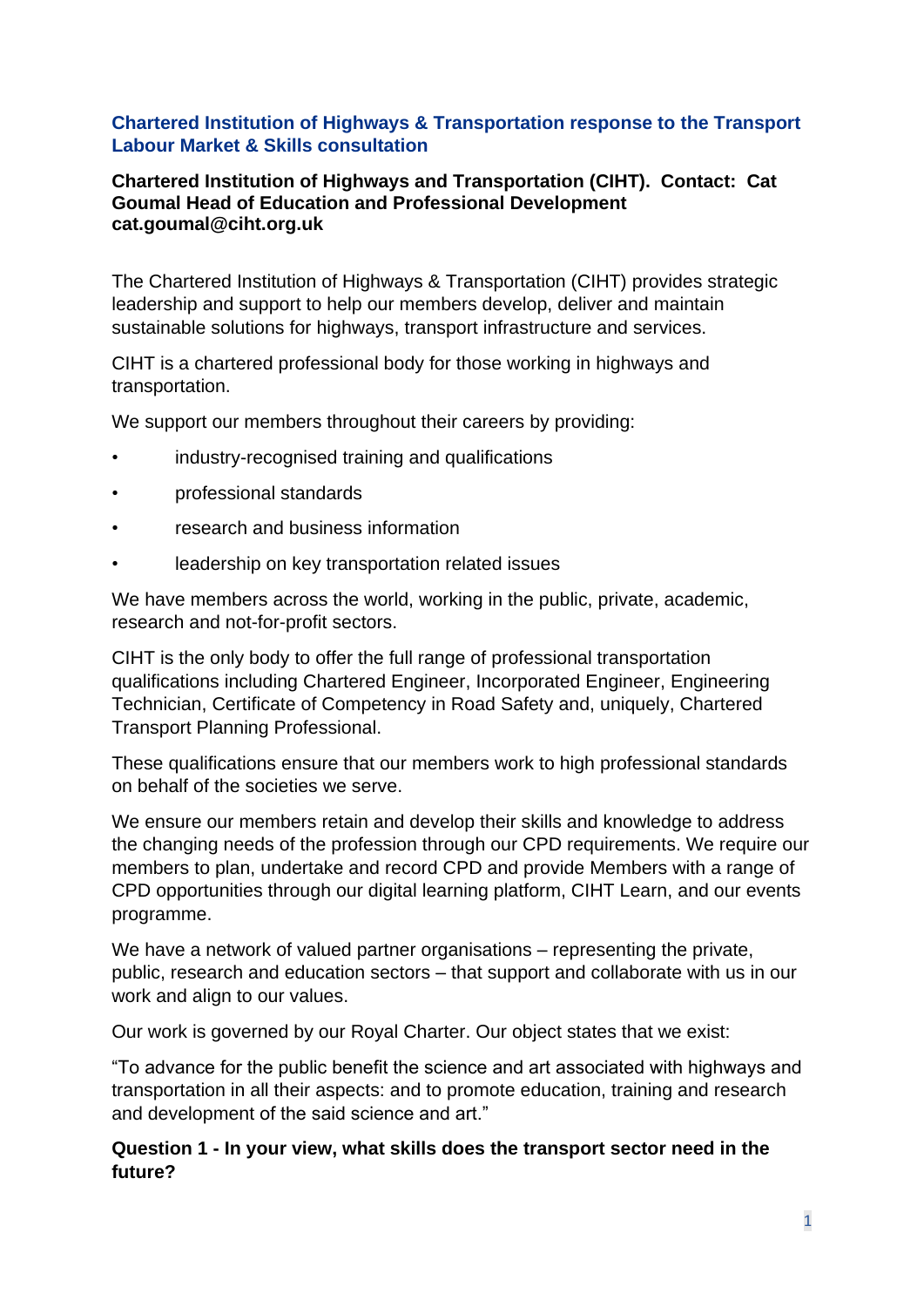Many of the current skills in the sector will remain core to delivering a safe and efficient transport sector. There are, however, four skills that CIHT think will be needed in the future: systems architects (reflecting how the transport sector should be considered a complex system), data thinking, sustainability, and professional ethics.

The CIHT Strategy 2022+ identifies professionalism as a key overarching theme, alongside climate action, and equality, diversity and inclusion (EDI). Being professional means being held to account for our advice and actions. We expect our members to operate within the CIHT Code of Professional Conduct, maintain and develop professional ethical expertise, and deliver a safe and effective service.

The skills needed within the transport sector span across embracing technology and innovation to addressing the need to decarbonise the transport sector. However, a key point is that the sector does not lose sight of the need to ensure existing technical skills are given focus: there will be a need for competent highway engineers, transport planners, bridge engineers, lighting practitioners and so on to maintain our current transport sector. We cannot assume that there will be a sufficient number of engineers, designers, material specialists in the future unless the sector focuses on that; this strategy is one means by which this can be undertaken.

CIHT Futures<sup>1</sup> highlighted that the sector needs to embrace uncertainty, and this requires a need for flexible thinking in response to the challenges we face. This work also highlighted the need to address unconscious bias. Through our EDI work, CIHT has focussed on and raised awareness of the importance of equality in providing an operational advantage and a moral imperative for the highways, transport, and infrastructure sector. Below are further aspects of skills that CIHT believes the transport sector needs in the future.

# **Systems architects**

Our lives depend significantly on systems; interconnected webs of activity that link many organisations, technologies and people. During the Covid-19 pandemic the transport sector was part of a crucial system for the distribution of vaccines and enabling key workers to get to hospitals. What do the complex systems and interdependencies that underpin our lives tell us about the future of professions<sup>2</sup>? The paper 'Thinking systems: how the systems we depend on can be helped to think and to serve us better' offers one idea, making the case for the need for systems architects<sup>3</sup>.

To make systems function and serve us better, there is a need for new structures and roles; in particular, the need for 'the growth of a practice of systems architects with skills straddling engineering, management, data and social science'. Such

<sup>&</sup>lt;sup>1</sup> [Futures \(ciht.org.uk\)](https://www.ciht.org.uk/knowledge-resource-centre/resources/futures/)

<sup>&</sup>lt;sup>2</sup> The Government office for Science Future of Mobility proposed a systems approach

<sup>&</sup>lt;sup>3</sup> [Thinking systems: how the systems we depend on can be helped to think and to serve us better \(ucl.ac.uk\)](https://www.ucl.ac.uk/steapp/sites/steapp/files/thinking_systems_2021_mulgan.pdf)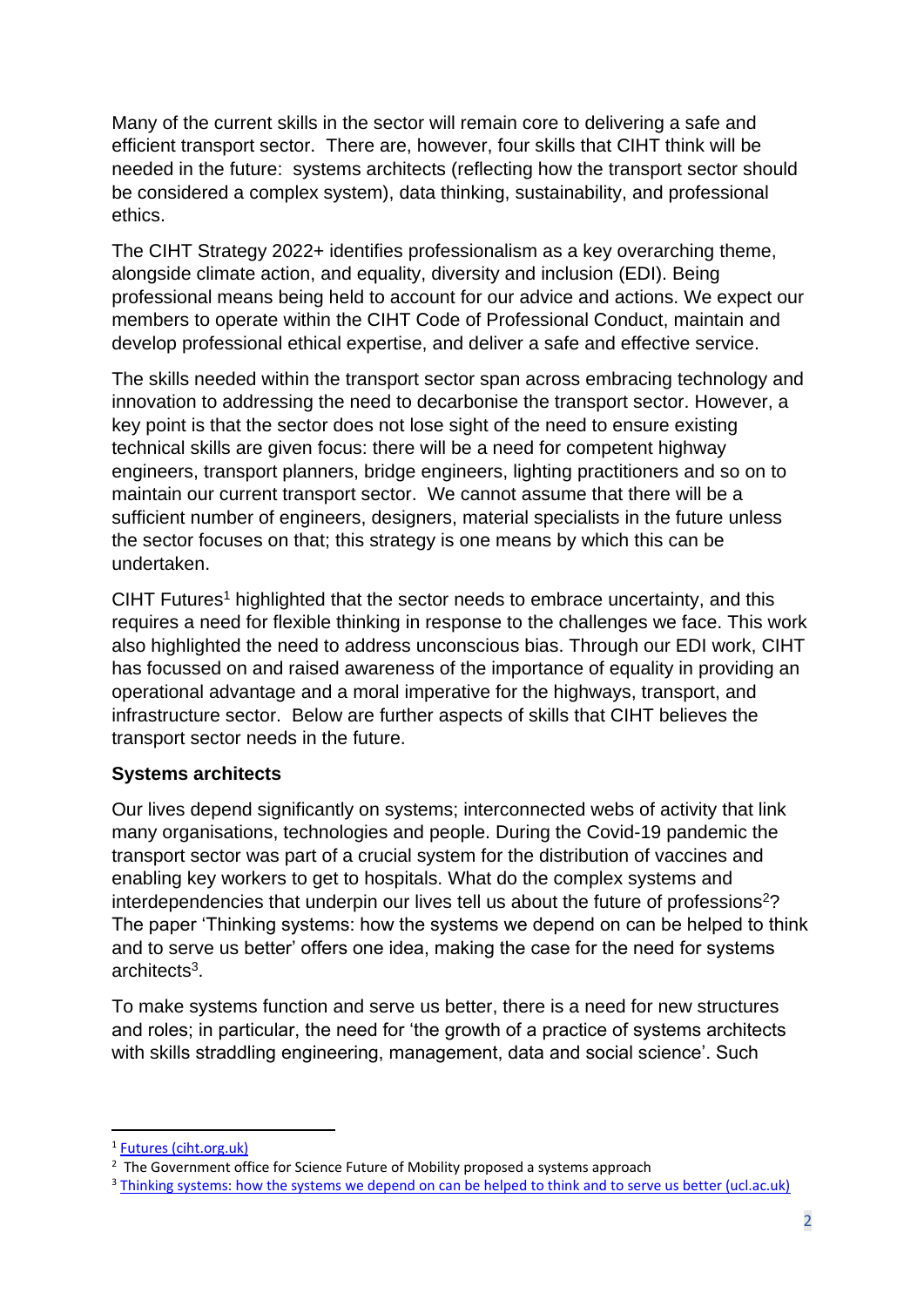people need to be adept at understanding, designing and improving intelligent systems that are transparent and accountable.

Arguably the transport profession has, for some time, been further advanced than other sectors in having professionals demonstrate system architect skill sets.

Certainly, systems engineering, and urban design adopt system thinking perspectives. Road safety has the 'safe systems approach'; the built environment has digital twins to represent physical systems in a digital environment<sup>4</sup>.

The airline industry<sup>5</sup> has been successful in creating a system thinking approach to safety through embedding a culture of accountability and learning. The CROSS reporting system<sup>6</sup> (for confidential reporting in the construction industry) is another example of creating a culture of learning and safety improvement whereby the system seeks to learn from mistakes. Resilience approaches advocate systems thinking<sup>7</sup>. There will be gaps in the transport profession, with some arguing for instance, for the need for a bridge collapse investigation unit, or a road safety accident investigation unit.

Transport planning and highway engineering interface with architecture and urban planning; and, as such, operate in a way that draws on materials and behavioural science, psychology, and neuroscience. But perhaps we need the equivalent of such professions as architecture or urban design when it comes to knowledge and data. To create professionals who are able to understand, design and improve the intelligent systems in a way that is transparent and ultimately self-aware.

The transport system is 'visible, comprehensible, and, through tools like Waze, increasingly self-aware'. The transport professional who manages that road should also be equipped to maintain and manage the asset in such a way that the system becomes self-aware. Perhaps this is well underway. By harnessing the power of sensors, drones, and satellites, the transport profession is progressing with creating a new generation of professionals that operate like system architects. There is now an opportunity to ensure this is more fully realised, but this will require a new way of thinking about data.

# **Data thinking**

In 2021 CIHT published 'Growing up quickly - Why the transport sector must rapidly improve the use of data to deliver Net Zero Carbon highways' 8. This paper highlighted how the sector's engineers and planners have trouble asking the right questions of data specialists, whilst, at the same time data specialists struggle to talk the language of transport.

<sup>&</sup>lt;sup>4</sup> [How is digital engineering transforming the industry? | CIHT](https://www.ciht.org.uk/news/how-is-digital-engineering-transforming-the-industry/)

<sup>5</sup> [The Airline Safety Revolution -](https://www.wsj.com/articles/the-airline-safety-revolution-11618585543) WSJ

<sup>6</sup> Collaborative Reporting for Safer Structures UK (CROSS-UK) helps professionals to make structures safer by publishing safety information based on the reports we receive and information in the public domain. <sup>7</sup> Resilience Shift - [https://www.resilienceshift.org/podcast-interview-shines-the-light-on-infrastructure-](https://www.resilienceshift.org/podcast-interview-shines-the-light-on-infrastructure-resilience/)

[resilience/](https://www.resilienceshift.org/podcast-interview-shines-the-light-on-infrastructure-resilience/)

<sup>8</sup> [Growing up quickly | CIHT](https://www.ciht.org.uk/growing-up-quickly/)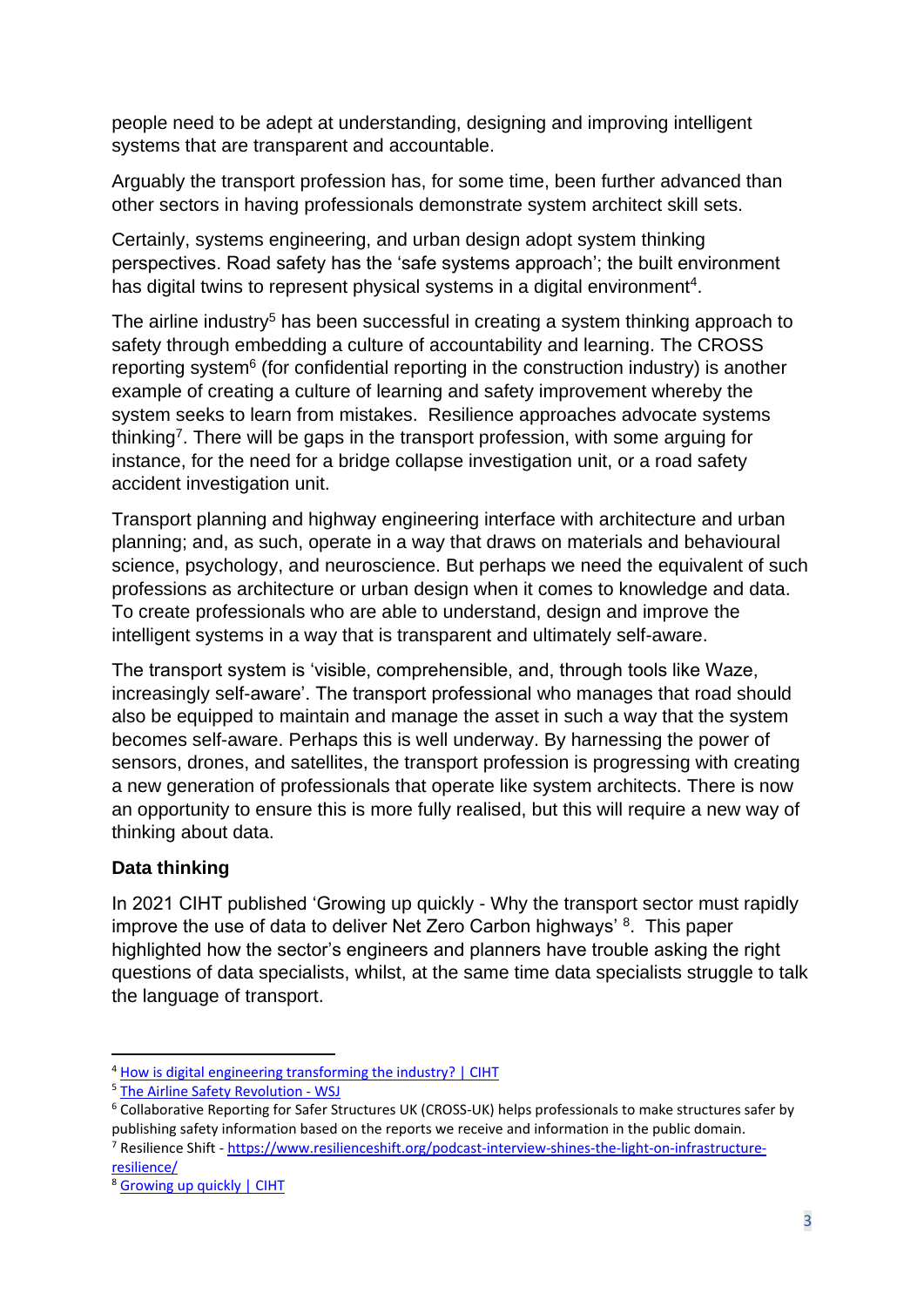Digital technologies have a wide range of implications for the transportation industry, including information provision and communication, supply chains and logistics, agent-based transportation models, and new vehicle and service models. Efficiency and flexibility in operations have risen, fuel consumption has decreased, and customer experiences have significantly improved as a consequence of the advent of big data and smart technology. Additionally, big data contributes to transportation safety improvement. However, there is still a clear need to overcome challenges such as optimising operations, decreasing costs, and increasing revenues (Shaheen and Chan,  $2015$ <sup>9</sup>.

While it is sometimes assumed that technology will evolve in lockstep with regulation, this is seldom the case in industries experiencing fast technological development. To bridge the gap between regulation and innovation, sector technologists will need to collaborate closely with government and industry authorities to guarantee that systems and applications are designed for agility in order to comply with new regulatory requirements (Wong et al., 2017)<sup>10</sup>.

Numerous organisations are presently developing in the fields of intelligent transportation systems and autonomous cars. These organisations develop their own solutions in isolation, using a variety of datasets, methods, and technology. Those with the data science and digital skills necessary to maximise the value of data will be critical in overcoming these obstacles.

Additionally, developing a workforce with more specialised digital skills will be vital to guaranteeing the continued design and implementation of digital transportation systems (Speranza, 2018)<sup>11</sup>. Along with conventional engineering and modelling abilities, app development, user interface design, data analytics, digital security, and data integration design will be critical components of assuring the transportation market's continued growth.

The only path ahead is via collaboration and mutual learning. CIHT believes that the transportation industry should establish an open forum to further its digital and data maturity. This can be achieved: 1) by identifying what data is truly needed, as transportation professionals do not always know what data is of value to it; 2) Collaborating to work out how to collect and use data to tackle some common problems, as many people know that they need to act but do not know where to start; and,3) To work out how we can get data-literate transport professionals and transport-literate data specialists to work together and collaborate.

# **Sustainability**

The term sustainability, or being 'sustainable', is a term in common usage and of increasing importance to the transport sector. It is therefore important that sustainable

<sup>9</sup> [Evolution of E-Mobility in Carsharing Business Models | springerprofessional.de](https://www.springerprofessional.de/en/evolution-of-e-mobility-in-carsharing-business-models/2305428)

<sup>&</sup>lt;sup>10</sup> Wong, Y.Z., Hensher, D.A. and Mulley, C. (2017). Emerging transport technologies and the modal efficiency framework: A case for mobility as a service (MaaS). Available at:

https://ses.library.usyd.edu.au/bitstream/.../1/Thredbo\_15\_Thredbo\_15\_P aper\_44.pdf

<sup>&</sup>lt;sup>11</sup> Speranza, M.G. (2018). Trends in transportation and logistics. European Journal of Operational Research 264(3), 830–836.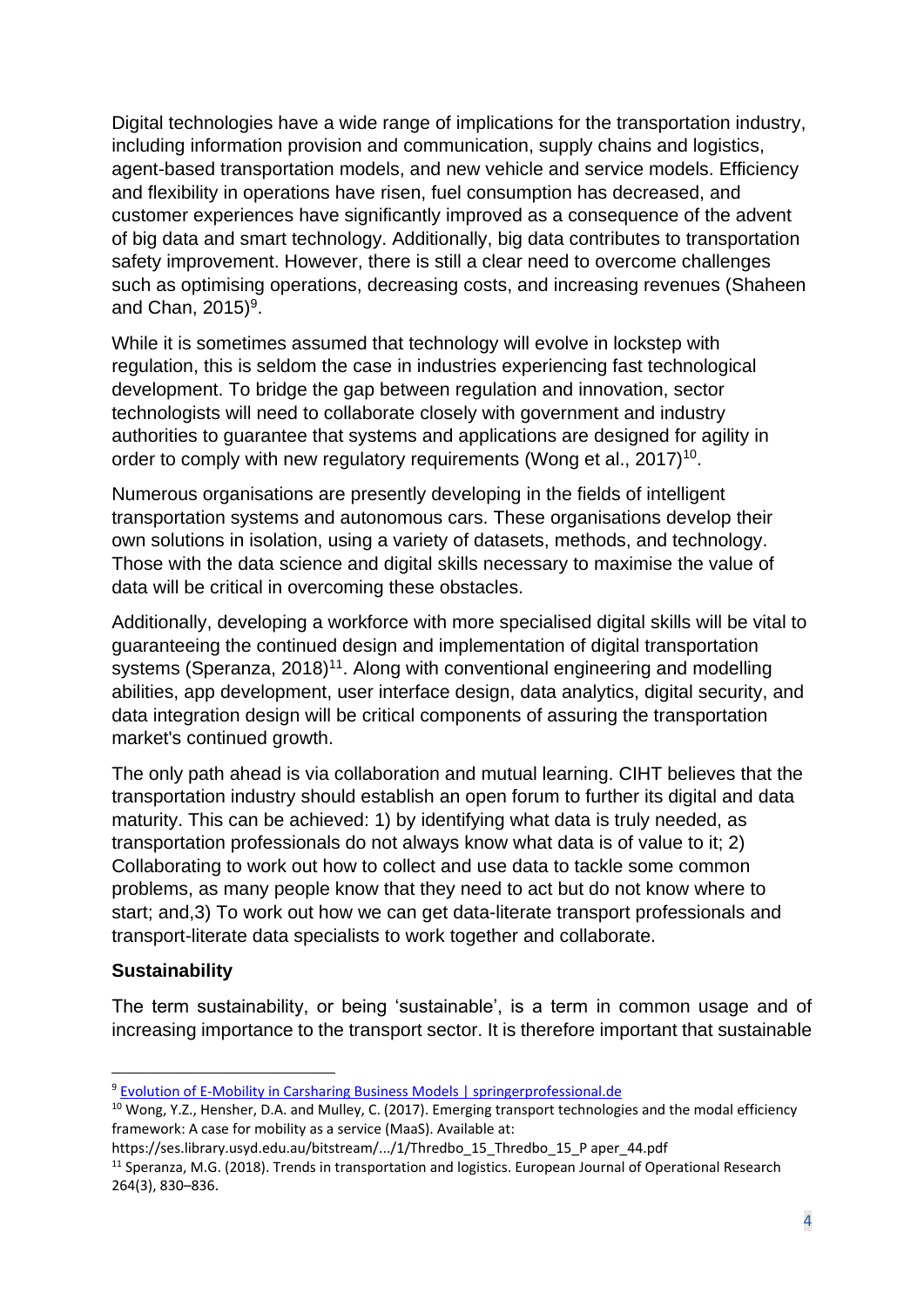thinking is part of the future transport professional's skillset. Taking different forms, sustainability is something that can be looked at in three dimensions:

- Social: *The relationship with other people, communities, and society.*
- Economic: *Meeting the economic needs of today without jeopardising the needs of the future.*
- Environmental: *Reasonable interaction with the environment to avoid depletion of natural resources to safeguard environmental quality.*

It is important for the future transport professional to be aware of how these types of sustainability relate to their work. This is a key skill, especially in enabling the achievement of climate targets. A good reference point for keeping sustainable action embedded in everything we do is the UN's Sustainable Development Goals (SDG). These 17 goals are interlinked and provide a blueprint for the skills and knowledge needed to create to a sustainable future for everyone; the aim of the UN is to have achieved these goals by the year 2030.

The movement to create streets to support more active travel – walking and cycling is more significant than ever before. Furthermore, the implementation of green and blue infrastructure within the highways and transportation profession is also likely to become more important due to the need to improve flood resilience, adapt to temperature fluctuation, enhance biodiversity, and improve wider amenity benefits<sup>12</sup>. Consideration of these aspects will, CIHT expects, become more important for the future of the transport professional.

Carbon literacy is a component that will be important, not just in its own right but in providing a focus for better collaboration and understanding with other specialised professions. There is a need to have a baseline of understanding and what is necessary for achieving Net Zero. This will require a reflection on individual roles and how they can support net zero and CIHT is developing a CPD framework for Climate Literacy setting out the skills and knowledge that highways and transportation professionals need to address the climate emergency. Our digital learning platform, CIHT Learn has courses to develop members' skills and knowledge in this area.

Transport projects must be socially sustainable, and the social value concept of schemes must not be an afterthought, but actively embedded in the approach throughout the project.

# **Professional Ethics**

Why do professional ethics matter? At their core, ethics are about the consideration of how we treat each other, and how we treat the environment and other species. Professional ethics matter for highways and transportation professionals because transport has such major and far-reaching implications for people (including the individual themselves) and the environment.

<sup>12</sup> [What is Green Infrastructure? | CIHT](https://www.ciht.org.uk/blogs/what-is-green-infrastructure/)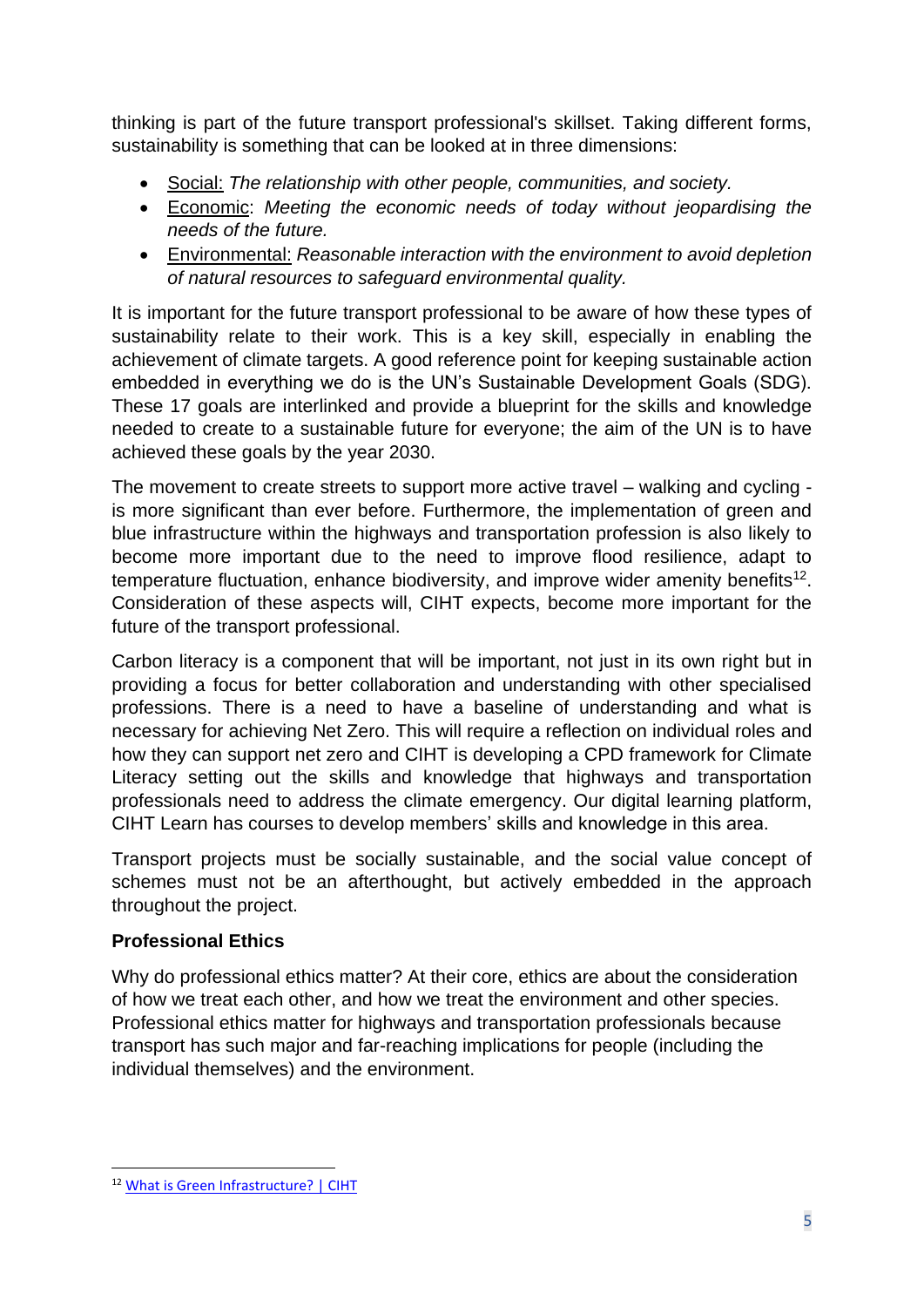So professional ethics involve thinking about the basis for our decision-making, the needs of those affected by those decisions and the impact of the outcome on society, individuals and the environment.

Keeping this in mind is key to ensuring that we balance economic, social and environmental considerations when delivering transport policy and projects.

Ethical practice also brings significant benefits for practitioners and organisations. Perhaps most obviously around reputation and trust.

In practice ethical conduct leads to better decision-making and the avoidance of potentially costly and damaging problems down the line.

The CIHT Code of Conduct<sup>13</sup> for members, based on the Engineering Council's Statement of Ethical Principles sets out four principles which frame our ethical professional practice. Members of the Institution have a duty to:

• Accuracy and Rigour

uphold the highest standards of professional conduct, including openness, fairness, honesty and integrity.

• Honesty and Integrity

uphold the highest standards of professional conduct, including openness, fairness, honesty and integrity.

• Respect for Life, Law, the Environment and the Public Good

obey all applicable laws and regulations and give due weight to facts, published standards and guidance and the wider public interest.

• Leadership: Listening and Communication

abide by and promote high standards of leadership and communication.

These principles establish the core behaviours required by professionals to fully consider the impact of our actions on people and the environment.

As the principles indicate, professional ethics are not about ticking boxes, but rather, acting with integrity, ongoing reflection, and lifelong learning.

The Government Office for Science highlighted the need to prepare for growing demand for workers with multidisciplinary technical skills<sup>14</sup>. The Department for Transport notes decarbonisation requires a rethink of how we invest in transport, technology, and skills<sup>15</sup>. In both 'skills' are key and will need to be a focus for individuals and organisations when they prepare themselves for the challenges ahead.

<sup>&</sup>lt;sup>13</sup> [https://www.ciht.org.uk/media/13855/code-of-professional-conduct\\_october-2020-section1.pdf](https://www.ciht.org.uk/media/13855/code-of-professional-conduct_october-2020-section1.pdf)

<sup>14</sup> Future of Mobility - [GOV.UK \(www.gov.uk\)](https://www.gov.uk/government/publications/future-of-mobility) page 113

<sup>15</sup> [Transport decarbonisation plan -](https://www.gov.uk/government/publications/transport-decarbonisation-plan) GOV.UK (www.gov.uk) – page 26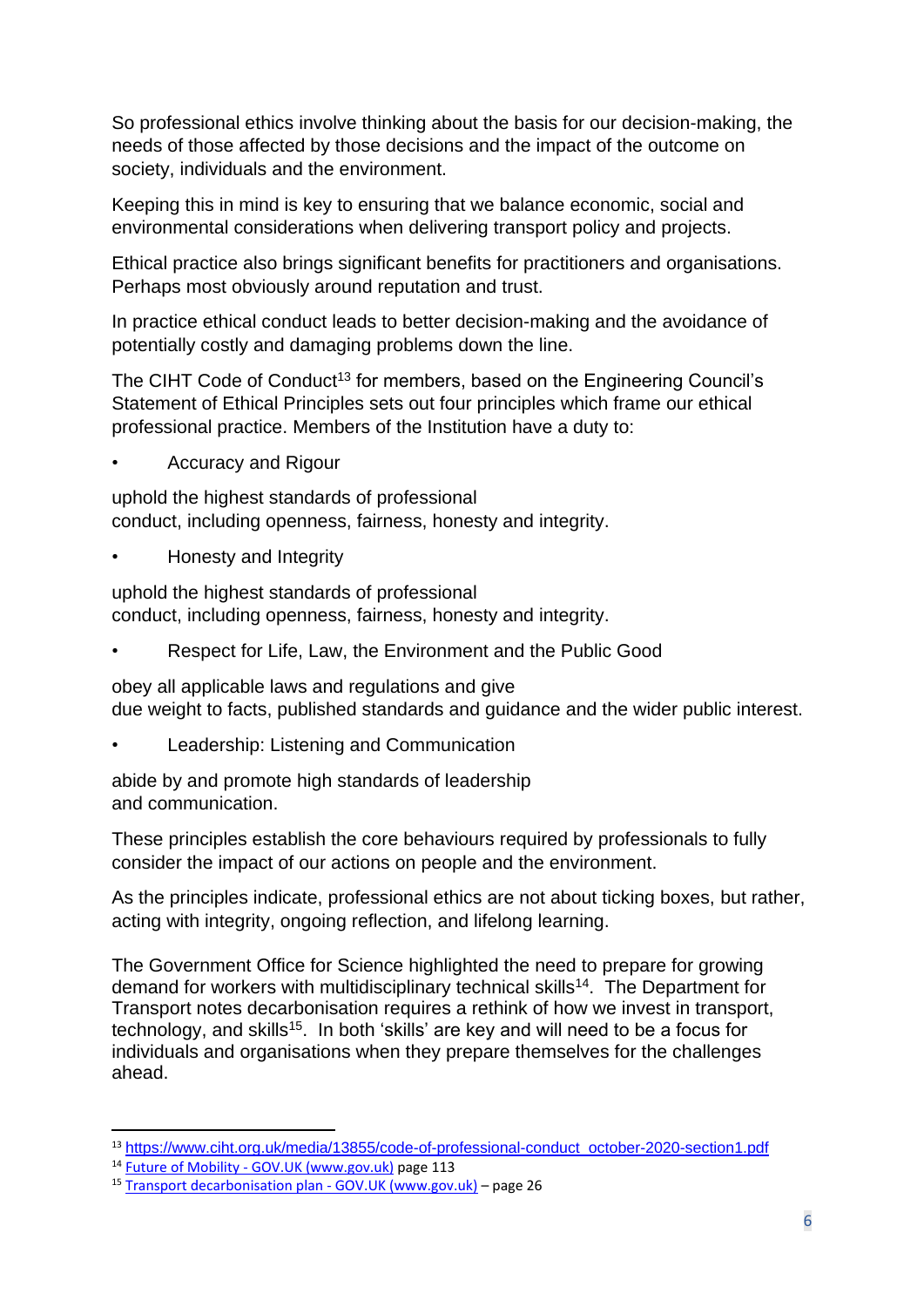The implications of the pace of change and scale of challenges ahead – from technology changes, to achieving decarbonisation – require a rethink of the education of our undergraduates and apprentices to prepare them for a different world of work. We need to build on the work already underway through the Joint Board of Moderators to ensure graduates have the skills needed to address the climate emergency and ensure that people entering the sector through other routes also have the underpinning knowledge required to address these challenges.

It is also critical that the existing transportation professionals develop the skills needed and CIHT see the role of Professional Institutions being vital in equipping the current workforce with knowledge and skills on sustainability and the climate emergency for their ongoing professional development.

# **Question 2 - How, in your view, can current qualification and training routes be made more accessible for those who want to pursue a career in the transport sector?**

There is a need to support people to achieve qualifications in highways and transportation who might not traditionally have come into the sector. CIHT offers a broad range of qualifications to enable highways and transportation professionals to access qualifications whether they are working in engineering or transport planning.

There are a small number of sector-specific apprenticeships which broaden access to a career in highways and transportation and remove some of the financial barriers to gaining professional recognition. CIHT is an End Point Assessment Organisation for the Transport Planning Technician apprenticeship which enables an apprentice to gain their Transport Planning Technician apprenticeship and become registered with the Engineering Council as Engineering Technician. Continuing support for these apprenticeships including raising awareness of these opportunities is required as well as support for more apprenticeships and other technical qualifications in highways and transportation.

Feedback from a CIHT survey of potential candidates for Engineering qualifications showed that one of the main barriers to achieving professional qualifications is lack of time with 65% of respondents saying that was the main reason they hadn't pursued professional registration<sup>16</sup>. To support more people to gain professional recognition employers should be encouraged to give employees time to focus on their professional development.

Consideration should also be given to shifting the perspective of the transport sector in order to make it more accessible to pursue a career in highways and transportation for people who have not taken traditional qualifications or who are looking to career change into the sector. Now more than ever, the sector requires those with environmental skills to help decarbonise our transport and digital skills to achieve our commitments by exploring innovative and technological advances, this needs to apply across existing and future roles (see Question 1 answer) Support for developing sector-specific knowledge and competence could be used to bring

<sup>&</sup>lt;sup>16</sup> Unpublished CIHT survey of potential candidates for Engineering qualifications undertaken in Q1 2022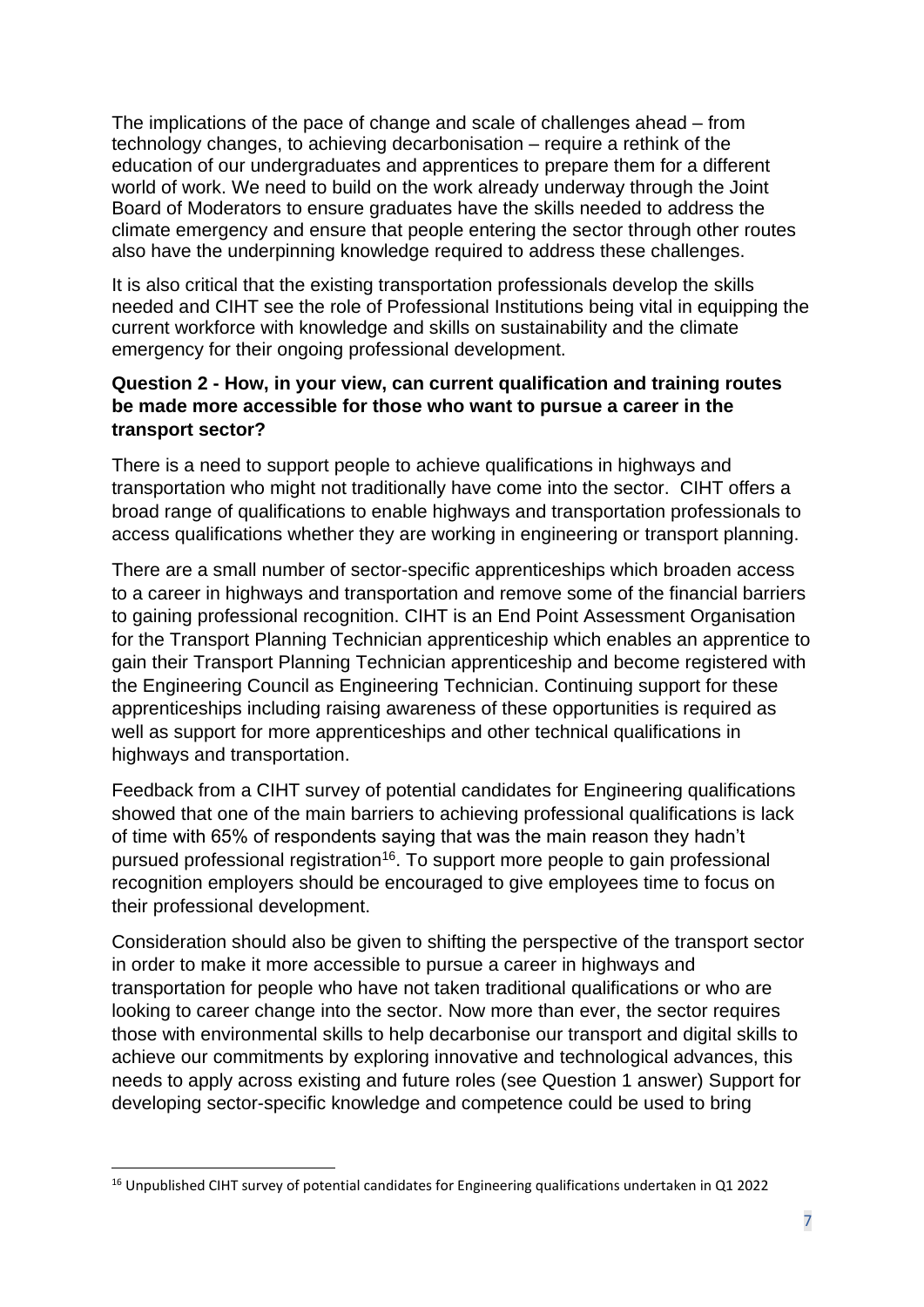specialists into the highways and transportation sector alongside upskilling existing transportation professionals.

## **Question 3 - What, in your view, are effective ways to attract young people and career changers into a career in the transport sector?**

As part of its Young Professional Festival of Learning, CIHT partnered with Atkins<sup>17</sup> to ask the young professionals and aspiring leaders of the sector their view of the future of transport. From the research, it is clear that young highways and transportation professionals want a flexible approach to working with 93% wanting to flex their time between home and the office. They also want investment in their professional development with 63% saying that learning and development was the most important company policy.

The majority of young professionals do not feel that the current infrastructure meets the needs of younger people and 68% of young professionals responding to the survey<sup>18</sup> thought that the UK is not doing enough to accelerate the decarbonisation of the transport network. Only 14% felt positive about the future state of the environment. To attract young people to the sector, we need to demonstrate that there are roles where they can make a difference in delivering a more inclusive transport network and addressing the climate emergency.

Young professionals told us<sup>19</sup> that although diversity and inclusion was being recognised and communicated at an organisational level that actual gender and ethnic diversity lagged behind with little transparency of diversity at senior levels. CIHT launched 'Shifting the Dial<sup>'20</sup> equality, diversity and inclusion strategy in 2022. The strategy focuses on the need to work together across the sector to lead to greater inclusion and change the public perception of careers in transport to attract a more diverse workforce into the sector which better reflects the needs of different transport users. The sector needs more diverse role models to showcase the opportunities in the sector and increase representation in the workforce.

There is limited awareness of careers in transport and this can be addressed through improved careers advice in schools and colleges, and through use of existing schemes such as CIHT's STEM ambassadors who can inspire young people to continue studying core related subjects, while expanding opportunities to broaden career horizons, raise aspirations, and build understanding of the vital role that transportation plays in everyone's lives. Shared resources and case studies of diverse role models could support existing work to raise the profile of careers in transportation.

# **Question 4 - What, in your view, are the barriers to further increasing diversity, inclusion and social mobility in the transport sector?**

Creating the right environment for equality, diversity and inclusion to thrive matters not just because it is the 'right' thing to do. It is also important because opening the

<sup>&</sup>lt;sup>17</sup> [Views of the future from the future | CIHT](https://www.ciht.org.uk/young-professionals-festival/views-of-the-future-from-the-future/)

<sup>&</sup>lt;sup>18</sup> [Views of the future from the future | CIHT](https://www.ciht.org.uk/young-professionals-festival/views-of-the-future-from-the-future/)

<sup>19</sup> [Views of the future from the future | CIHT](https://www.ciht.org.uk/young-professionals-festival/views-of-the-future-from-the-future/)

<sup>20</sup> [Shifting the dial](https://www.ciht.org.uk/media/15675/ciht-edi-strategy-final-single-page.pdf)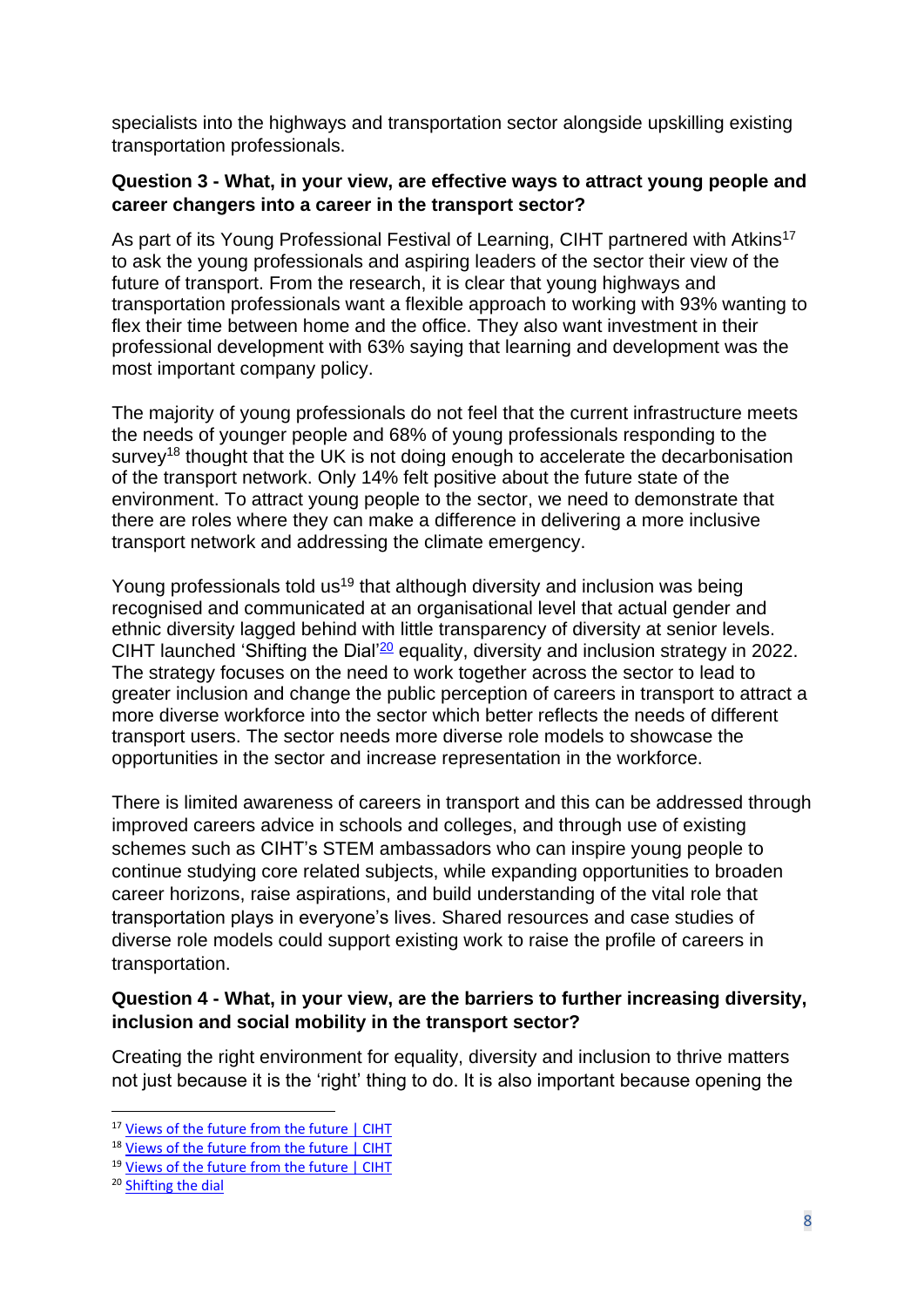sector up to a more diverse workforce and taking action to engage, retain and develop the people that work with us is vital to the capacity, capability and future sustainability of the sector. CIHT's 'Shifting the Dial'<sup>21</sup> outlines how the barriers to further increasing diversity, inclusion and social mobility in the transport sector are broad and range from governance to a lack of role models: collective action is required.

As the Chief Scientific Advisor to the Department for Transport, Professor Sarah Sharples wrote in the foreword: "To bring about real change, we need to work together. This will require collaboration, education and a re-positioning of the sector so that we become an attractive career choice for people from all backgrounds."

Part of the challenge is that, where there is good practice and barriers being broken down, this is not shared systematically. It is about sharing the progress as well as highlighting the lack of progress. The sector needs to be transparent about challenges related to EDI and accountable on reporting progress internally and externally. This will require a shift in the public perception to support a greater diversity of entrants into the sector – as a barrier could be the perceived working environment of construction<sup>22</sup>.

Another barrier is the need for data, and the sector must comprehensively collect and analyse qualitative and quantitative EDI data to monitor progress and redefine priorities over time – this will be a barrier to overcome.

There is also limited understanding of what equality, diversity and inclusion means for those working in the sector. Responses to a CIHT survey<sup>23</sup>. suggested that a number of respondents involved in the decision-making process for recruitment, or who manage a team or influence staff development, are not aware of an EDI policy within their organisation. Notably, training to help staff understand how to contribute positively to inclusion and diversity in the workplace was reported as inconsistent, with nearly 50% of respondents (65% of respondents in organisations with less than 499 staff) receiving no training<sup>24</sup>.

### **Question 5 - How, in your view, can barriers to diversity, inclusion and social mobility in the transport sector be reduced?**

CIHT launched a new EDI strategy and 5-year action plan in 2022  $25$  to drive and support change in the sector. In the Strategy, there are five strategic priorities, and these focus on the action required to reduce barriers to the sector and the role that Professional Institutions such as CIHT can play in making the sector more inclusive. The priorities are:

<sup>21</sup> [Shifting](https://www.ciht.org.uk/media/15675/ciht-edi-strategy-final-single-page.pdf) the dial

<sup>22</sup> [Challenging construction | CIHT](https://www.ciht.org.uk/news/challenging-construction/)

<sup>&</sup>lt;sup>23</sup> [Survey | CIHT](https://www.ciht.org.uk/future-skills-and-the-post-pandemic-workforce/)

<sup>&</sup>lt;sup>24</sup> [Survey | CIHT](https://www.ciht.org.uk/future-skills-and-the-post-pandemic-workforce/)

<sup>25</sup> [Shifting the dial](https://www.ciht.org.uk/media/15675/ciht-edi-strategy-final-single-page.pdf)